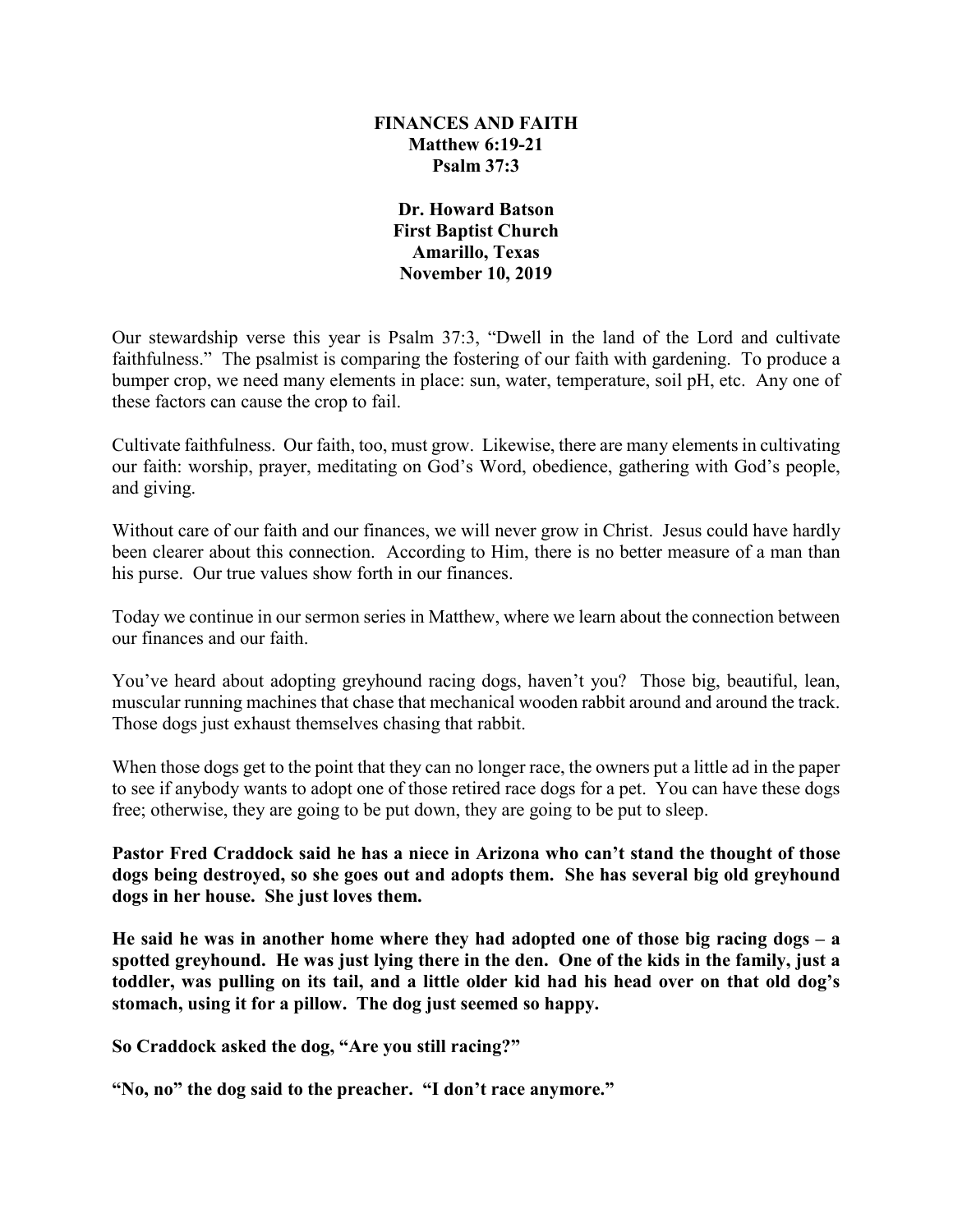**The preacher asked, "Do you miss the glitter and the excitement of the track?"**

**"No," replied the greyhound.**

**"Well, what's the matter? Did you get too old to race?"**

**"No, I still had some race in me."**

**"Well, what then? Did you not win?"** 

**"I won over a million dollars for my owner," the dog replied.**

**"Well, what was it? Bad treatment?"**

**"Oh no," the dog said, "they treated us royally when we were racing."**

**"Did you get crippled?"**

**"No."**

**"Then why?" the preacher pressed.**

**"I quit," the dog said.**

**"You quit?"**

**"Yes," he said, "I quit."**

**"Why did you quit?"**

**"I discovered that what I was chasing was not really a rabbit, and I quit." The dog looked at the preacher and said, "All that running and running and running and running, and what was I chasing? It wasn't even real."**

**A whole new life, just like that. He quit chasing the wooden rabbit. (Fred Craddock,** *The Cherry Log Sermons***, p. 29-30)**

Jesus is telling His disciples in this, perhaps His greatest, sermon, the Sermon on the Mount, to be careful what you chase. Be careful what you run after. Be sure it's something that is real. Be sure it's something that lasts.

The great newspaper publisher, William Randolph Hearst, was a patron of the arts and spent a great deal of money collecting art treasures for his collection. A story circulates that one day he found a description of a piece of artwork that he felt he must own – a rabbit that he must chase. So he sent his agent abroad to find it.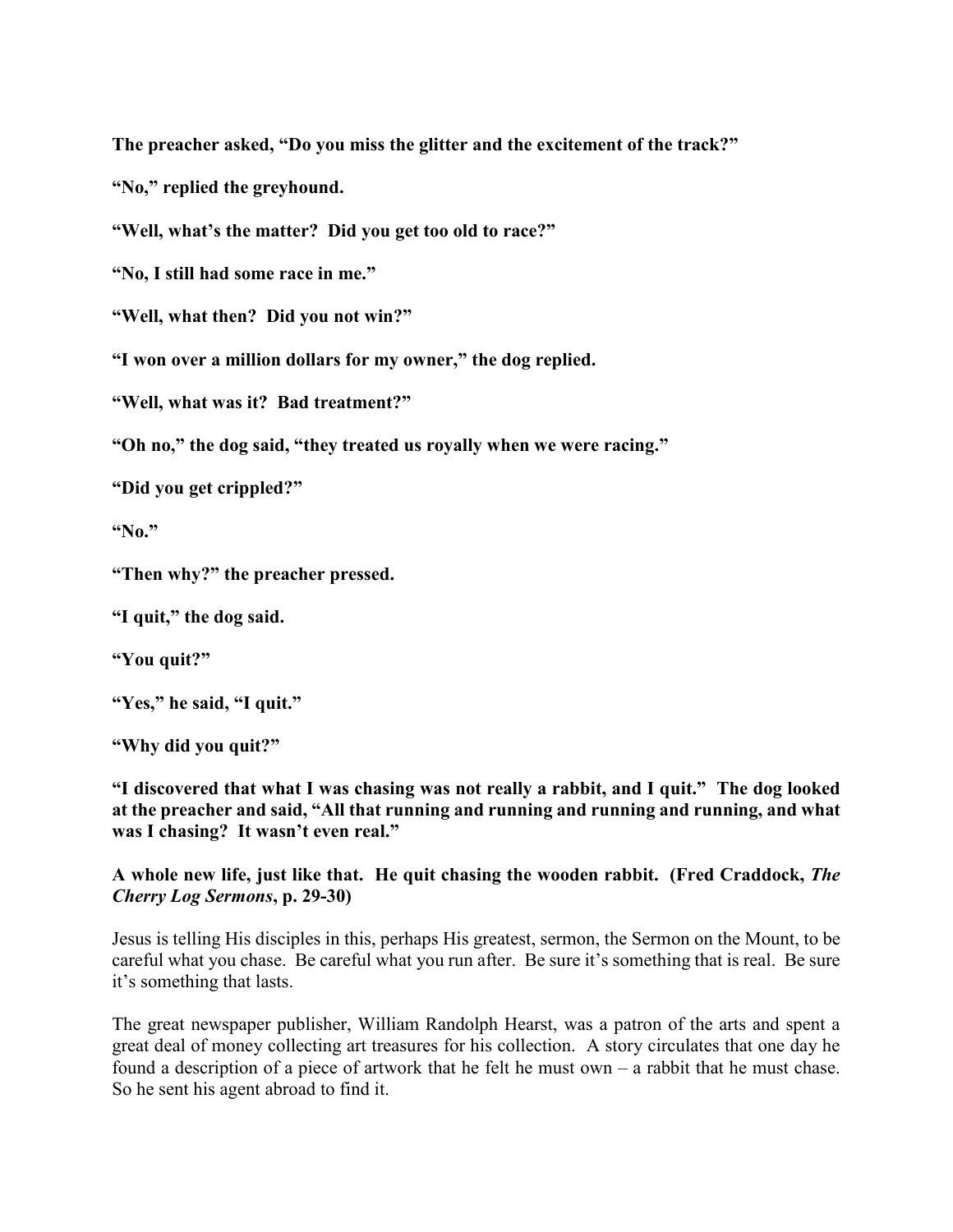After months of searching, the agent reported that he had found the treasured object and that it was close to home. Where was it? In the Hearst's own warehouse, with many other treasures that he owned that were still in their crates. The great Hearst had been searching for a treasure that he already owned!

Such is the power of wealth that it blinds us to the treasures we already have and causes us to focus on obtaining more without appreciating what we already have.

It reminds me of the man who wanted to move because he wanted a change. He called a realtor, who visited his home to list his house for sale. Only a few days passed when he found the new dream home he longed for: three bedroom, two bath, brick veneer, well landscaped, in a quiet neighborhood, study, new appliances. He called the realtor immediately. When the receptionist gave him the address of the property, he was shocked to find out it was his own home.

What are you chasing? Is it real? Do you really need it?

As Americans, we are seldom satisfied. We begin to worship earthly treasures.

Jesus talks about the Kingdom of God a lot. He talks about having a kingdom set of values instead of an earthly set of values. Jesus says that we can determine where our heart is by how we handle our resources.

It's kind of disturbing when Jesus gets so personal. I am a lot more comfortable when he is railing at the Pharisees or Sadducees. I feel quite good about Jesus when He is teaching me to love my neighbor. But when Jesus talks about financial faith, often we'd just as soon turn the page. The problem is that Jesus teaches about having a spiritual set of values a great deal – almost on every page that we turn.

Matthew 6:19-21

The Sermon on the Mount is about kingdom values.

## **I. Do not lay up treasures where they are sure to turn to trash.**

If it will not burn, it will rust. If it will not rot, it will crack. If it will not break, it will bend.

Material things are always deteriorating.

I don't know whether you have tried it before – I will never try it again. It was tall and shiny, rust protected, blue and green striped. It had a super slide, monkey bars, and a porch-style swing. It promised years of rust-free, carefree joy for Ryan, Jordan, and mom and dad alike. (Chandler was not yet born.)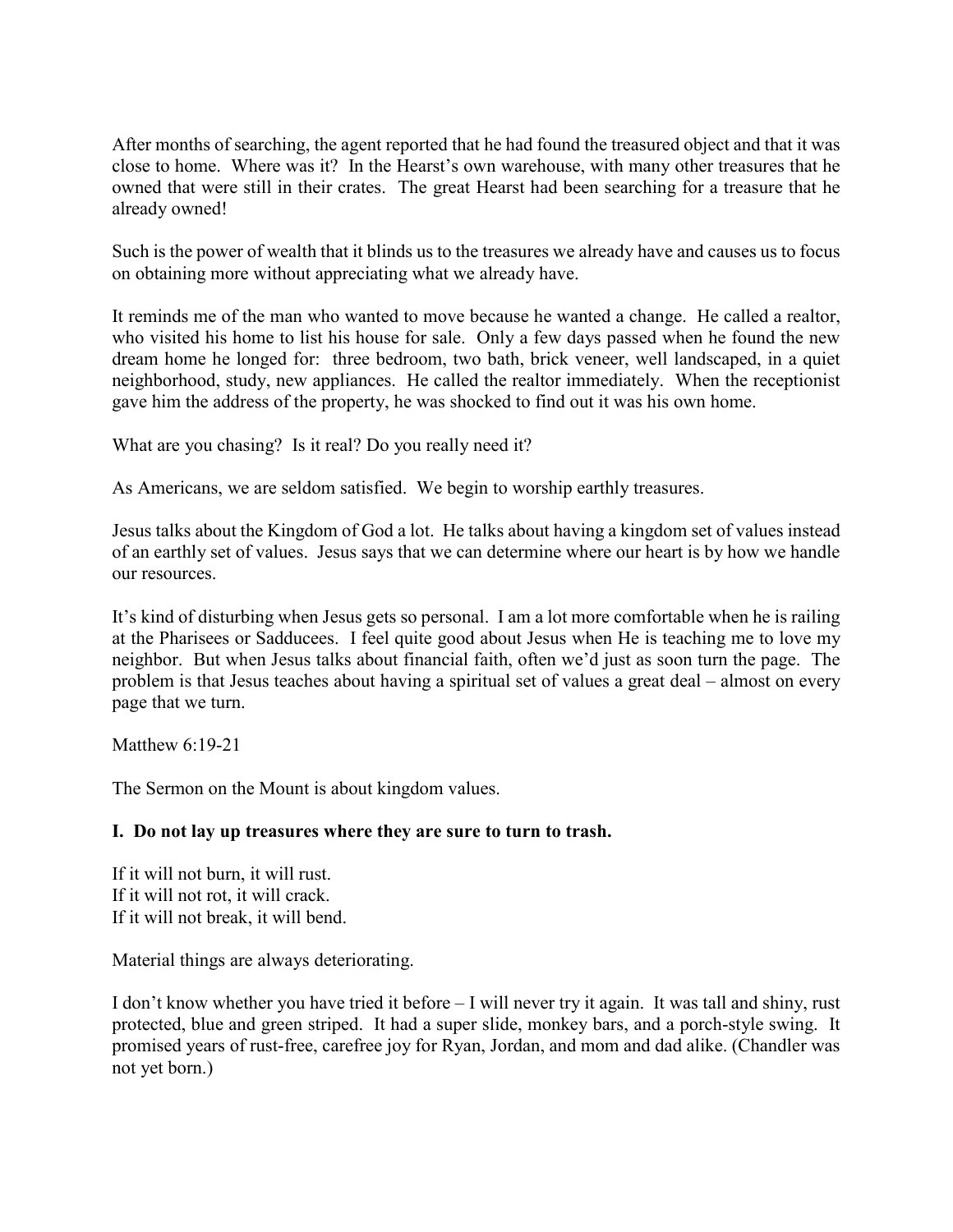It was a backyard swing set – king-sized, Toys 'R Us style. Have you ever tried to put together a swing set? The box was so small for this gigantic outdoor entertainment extravaganza. Hmmm....they must have left something out. That big swing comes in this little box? Four days, 2001 pieces, 1000 pounds of concrete later I had finally put together the beast of the backyard.

It was written in ever so small print at the end of the instructions. It wasn't displayed on the sign at the Toys 'R Us store. At the very end of the instructions it said, "To ensure safe operation of swing, examine and tighten all bolts and screws weekly. To prevent rust, spot paint swing monthly."

What? Did I own the swing, or did the swing own me? I just spent the last four days of my life putting the monster together. This was not going to be carefree pleasure. Rather, it was going to simply enslave me, stealing yet another portion of my already short day.

Material things are always deteriorating, demanding our time and attention. The oil needs changing. The pool needs to be backwashed. The camera flash is dead because it needs new batteries. The air conditioner needs more freon and a new filter. The house plants need watering. The trinkets are dull with dust.

Jesus warns, "Don't keep your treasures on earth."

Jesus spoke as much about the spiritual use of material possessions as he did any other single topic.

Preaching about stewardship, about materialism, didn't make Jesus a very popular preacher. It won't make me one now – it didn't make Him one then. A survey in *Ministry Magazine* found that nine out of ten preachers refuse to address the issue of materialism. I'm willing to guess that eleven out of ten in the pews refuse to listen if a preacher does have enough courage to broach the topic.

That does seem odd, given just how much Jesus talked about it.

According to the book *In One Day*, Americans •buy 190,000 wrist watches, •throw away 20,000 television sets, •spend \$700 million daily on recreation and entertainment, •buy 200 miles worth of neckties each day (that one kind of hurts), •buy 55,000 pieces of Barbie doll clothing (you know Barbie must look her best).

It seems, indeed, we are storing our treasure where it will rot, rust, bend and break.

## **II. Rather, Jesus said spend your time and talents on things that last forever.**

What Jesus argues here presupposes belief in rewards in heaven. As the author of Hebrews put it, "Without faith it is impossible to please God, because anyone who comes to Him must believe that He exists and that He rewards those who earnestly seek Him" (Hebrews 11:6).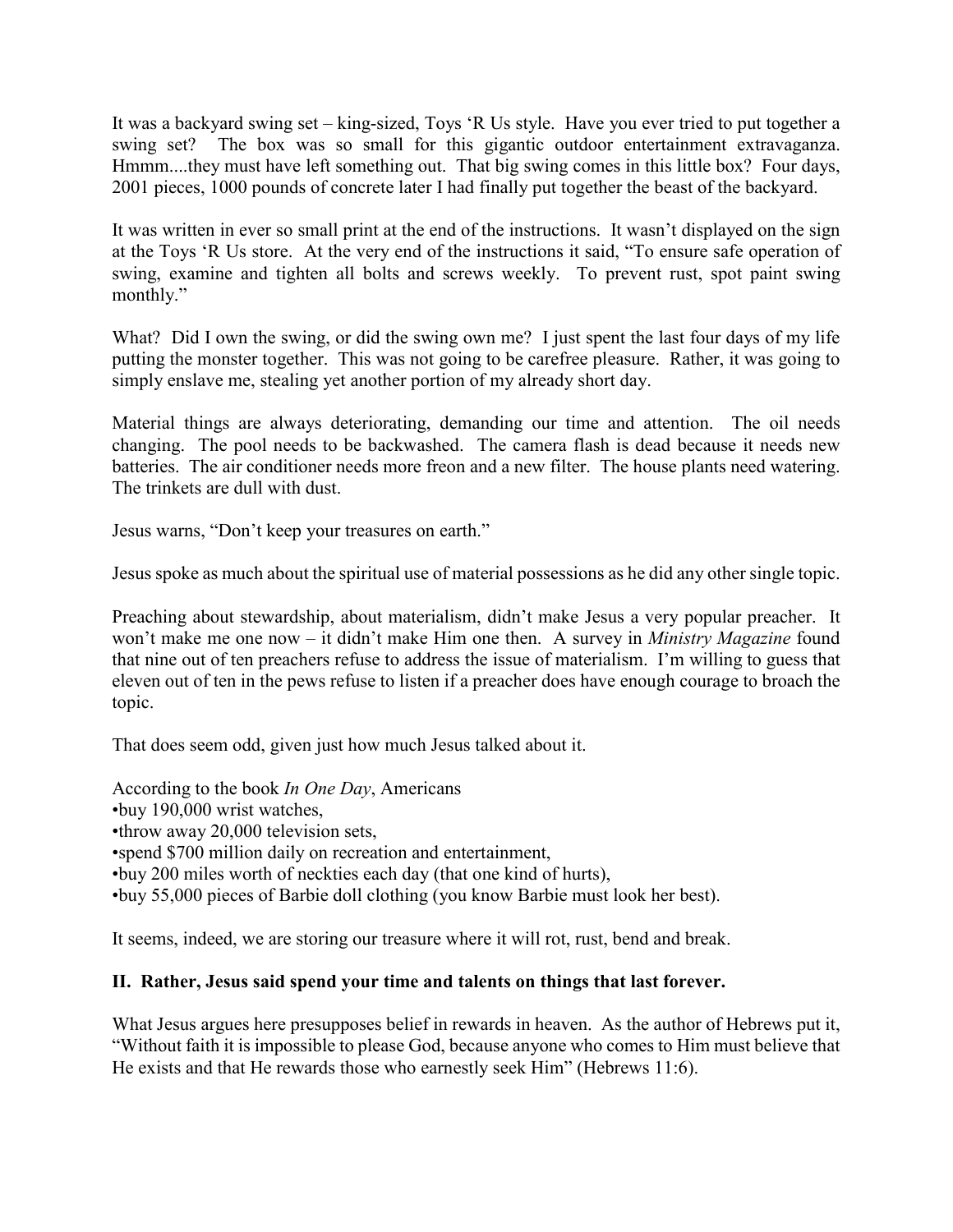If we are genuinely committed to the Kingdom of God, our most cherished values will be established by God.

Just as the coming of Jesus makes the Kingdom of God already present – at least incipiently – so even now the disciple of Jesus is accumulating treasure in heaven.

And, just as the Kingdom of God is yet to come in its fullness and splendor, so also the disciple of Jesus awaits that consummation in order to enter the fullness of the blessings the Father has prepared for him.

It is a poor bargain which exchanges the eternal for the temporary, regardless of how much tinsel is used to make the temporal more attractive.

When Chandler, my daughter, was 2 1/2, she could not determine the difference between real jewelry – real gold with timeless and lasting value – and shiny plastic which has no intrinsic value whatsoever. Sometimes I looked at her as she gathered costume jewelry handed down to her from her older sisters – and she was just as happy and delighted and territorial about trinket treasures as she would be about a 24-karet gold necklace. She had no real sense of value – or at least her sense of value is based upon false assumptions. She is chasing something that is not real. She dances for plastic rabbits.

Even so I ponder, as I watch her, "Does God look down on me? Are the things I'm chasing real? To Him, do I look like I'm collecting plastic trinkets? Is He amused by my sense of value, like I was amused by my two-year-old's?"

Certainly He is, and Jesus was amused by the sense of value of humanity in His day. "You're doing that all wrong," He said. "Don't lay up for yourselves treasures upon earth, where moth and rust destroy. Rather, lay up for yourselves treasures in heaven, where neither moth nor rust destroys, and where thieves do not break in and steal."

Are we ever really satisfied with the stuff around us?

**Erma Bombeck's book,** *I Want to Grow Hair, I Want to Grow Up, I Want to Go to Boise***, tells about the experiences of children who are cancer patients. The book tells about Christina, who has been diagnosed with cancer. A friend asks Christina what she would like for her eighth birthday. Christina rubs her hands over her bald head, rests her face on her hands, and replies, "I don't know. I have two sticker books and a Cabbage Patch doll. I have everything."**

She echoes the teaching of Jesus. "A man's life does not consist of the abundance of things which he possesses."

Sometimes it is costly to have a kingdom set of values – to put the church first, to write our tithe check and, in doing so, acknowledge that God is really owner of everything that we have, that He is the provider of our health and our strength and our income, to empower the bride of Christ, the church, for missions and ministry.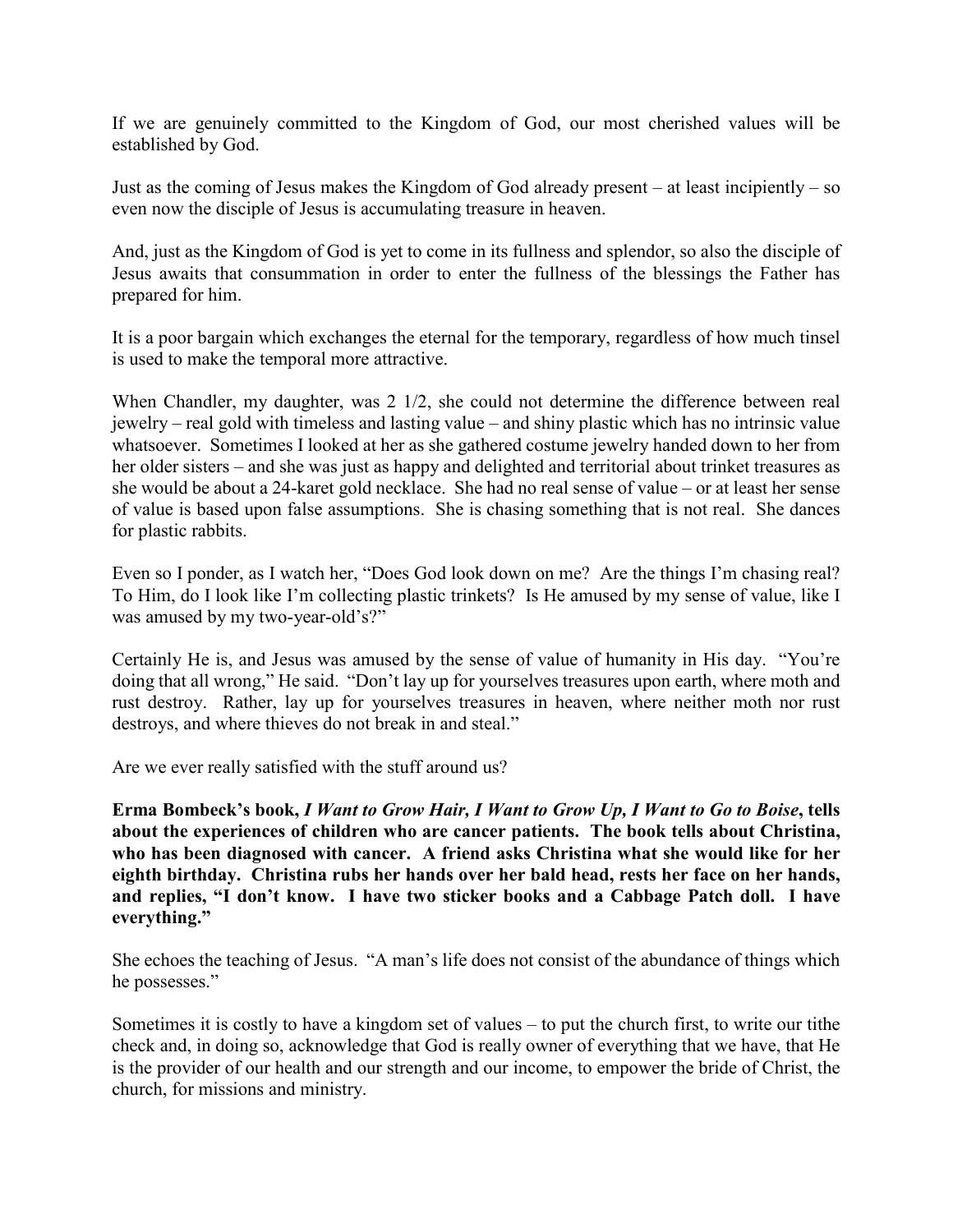In the generation that I'm doing funerals for right now, it's not unusual at all for the family to say, as a family recently said to me, "The first check mom wrote every month was a check to the First Baptist Church of Amarillo." Her son said, as he managed her finances, that she would always want to know how much interest she had earned, how much her account had changed, so that she could write out her tithe check every single month for the amount she deemed appropriate. It wasn't what was left over. It wasn't an afterthought. It was a life disciplined by kingdom values. She was cultivating faith.

**When Gary L. Hearon of the Dallas Baptist Association was at the BGCT in Amarillo, a man in a restaurant saw his name tag and asked if he was a minister. He admitted that he was. Quickly the man retorted, "I don't go to church anymore. The church is always asking for money." Hearon later reflected on what this man said, and he wrote:** 

**Candidly, the man was misinformed. It is the world, not the church, that is always asking for money. The cashier at the grocery store always asks for money. With unfailing regularity the mortgage company asks for money. Each month, for most of us at least, brings a new collection of bills. Are any of yours from the church? Who withholds a percentage of every dollar you earn? The IRS will, but not your Heavenly Father.**

**Some folks say there is no free lunch in this world. That's true,...except at church. There is never an admission charge even if you attend every week. If you are in the hospital, you will be visited by someone. Who else provides free counsel when you need it? Do you ever get a "subscription notice" for the publications you receive from the church?**

**What will it cost you when a loved one dies? You will be charged by the undertaker for his services, but not the church. The church building will be there when you need it, and no one will really know if you contribute or not. The church requires no membership fees or annual dues. You pay taxes to provide your children/grandchildren a "free education"; but churches operate Sunday Schools offering quality Christian education with no cost or financial obligation. The church will never send you a bill.**

**The truth is the church asks for money much less than any other organization. Consider: for all the things your money can be used for, does any other organization provide anything as important as what your church provides? The church is Kingdom business. Invest wisely for eternal returns.**

## **III. Do you want to find out where your heart really is? Look at your treasure.**

James Knight, a psychiatrist at Tulane School of Medicine, observed, "Patients show far less resistance in relating hatred for their parents in disclosing sexual perversities than in discussing their financial transactions." It is as if people equate money with their innermost being.

You want to make people defensive? Start talking about stewardship.